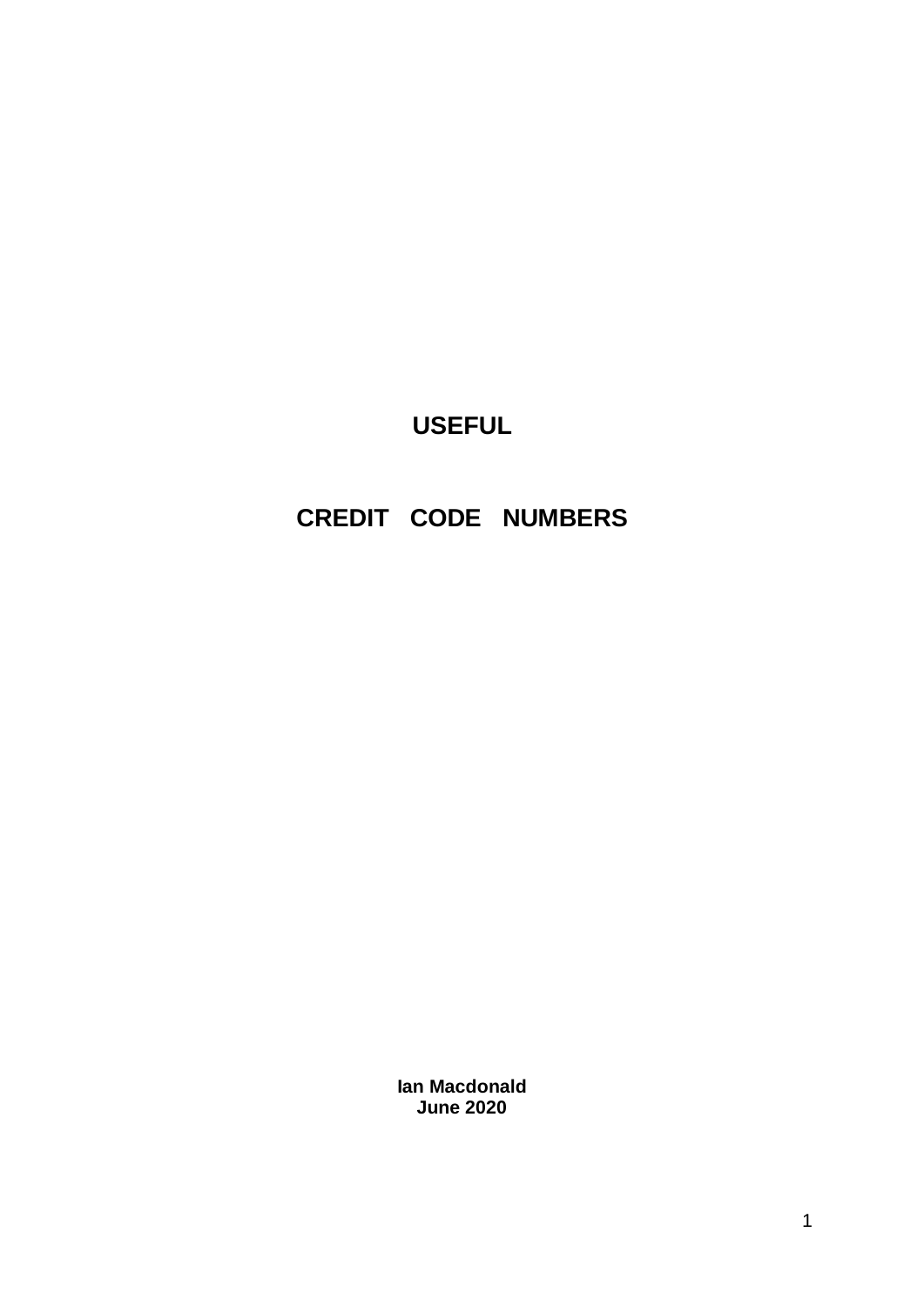# **CONTENTS**

- 1. Introduction
- 2. How Did We Get Here?
- 2.1 Hire-Purchase
- 2.2 The Credit Act
- 2.3 The Uniform Consumer Credit Code
- 3. The National Credit Code
- 3.1 Coverage of the Code
- 3.2 The Enhanced Code
- 4. National Consumer Credit Protection Act 2009
- 4.1 The National Credit Code
- 4.2 The Dictionary
- 4.3 Credit Activity Defined
- 4.4 Credit Service
- 4.5 Credit Assistance
- 4.6 Assignees of Credit Providers etc.
- 4.7 Licensing Credit Activities
- 4.8 Basis of EDR and IDR
- 4.9 Responsible Lending Credit Assistance Providers
- 5. Short-term and Small Amount Credit Contracts
- 5.1 Short-term Credit Contracts are Prohibited
- 5.2 Small Amount Credit Contracts
- 5.2.1 Special Rules for Responsible Lending Assessment in Small Amount Credit Contracts - Credit assistance Providers
- 5.2.2 Responsible Lending Requirements for Lenders Special Provisions for Small Amount Credit Contracts
- 6. Cap on Costs of Credit National credit Code -Small Amount Credit Contracts
- 7. Cap on Costs of Credit Medium Amount Credit Contract
- 8. General Cap on Annual Costs Rule
- 9. Limit on Amount Recoverable on a Small Amount Credit Contract
- 10. National Credit Code
- 10.1 Statements of Account
- 10.2 Statement of Amount Owing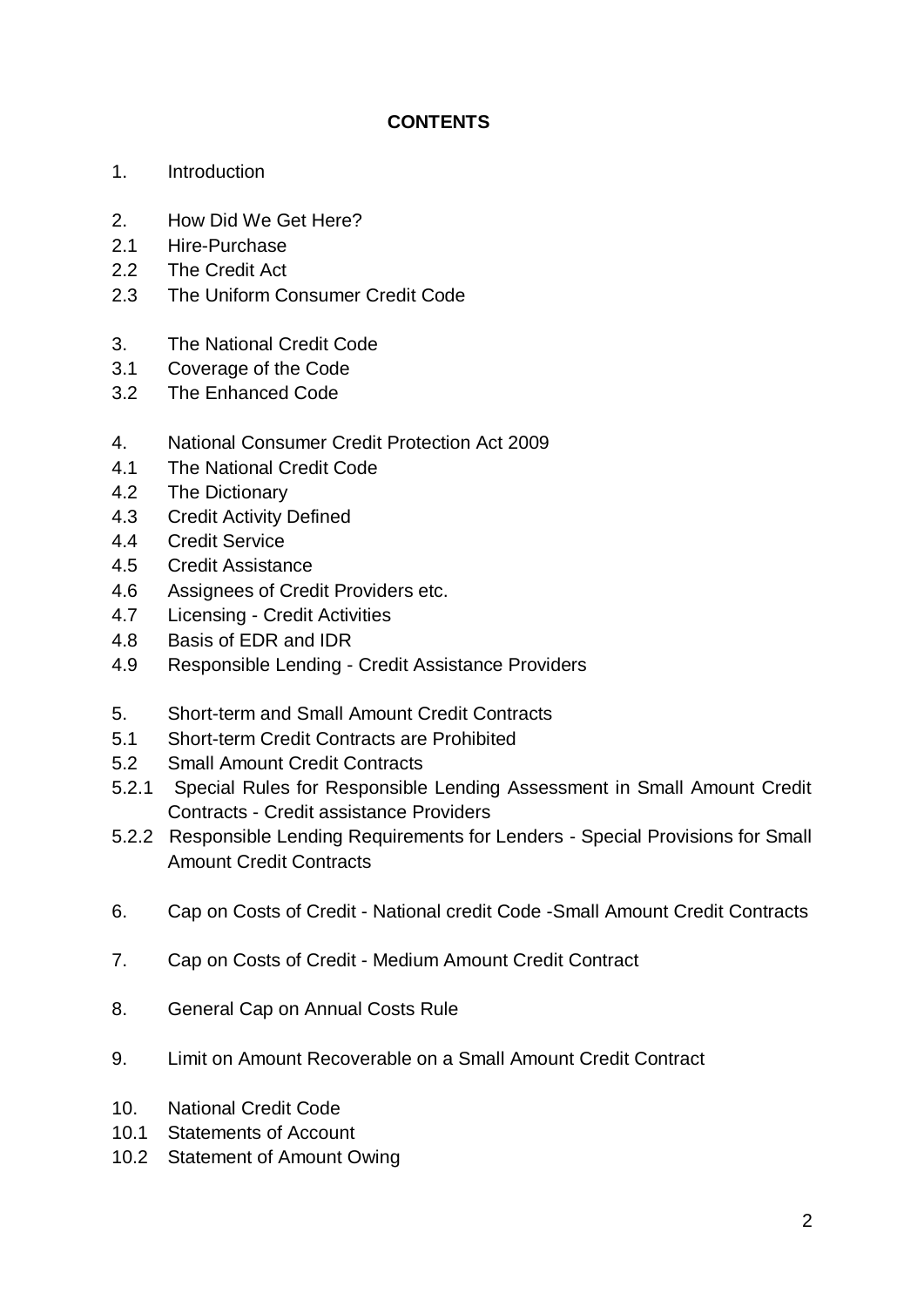- 11. Form of Mortgage
- 12. Limitations on Mortgages
- 12.1 Maximum Amount Which May Be secured
- 12.2 Prohibited Securities in Mortgages
- 12.3 Assignment of Disposal of Mortgaged Property
- 13. Guarantees
- 14. Hardship
- 15. Unjust Contracts
- 16. Statement of Payout Figure
- 17. Reverse Mortgage Ended by Lender Receiving Market Value
- 18. Default Notices
- 19. Hardship Notices and Enforcement
- 20. Repossession and the 25% Rule
- 21. Postponement of Enforcement Proceedings
- 22. Location of Mortgaged Goods
- 23. Consumer Leases
- 24. Legibility and Language
- 25. Copies of Contracts and Other Documents
- 26. Signatory of Documents and Electronic Transactions
- 27. Dictionary
- 28. AFCA Rules
- 28.1 Exclusions
- 28.2 Framing A Complaint
- 28.3 Small Business Can Complain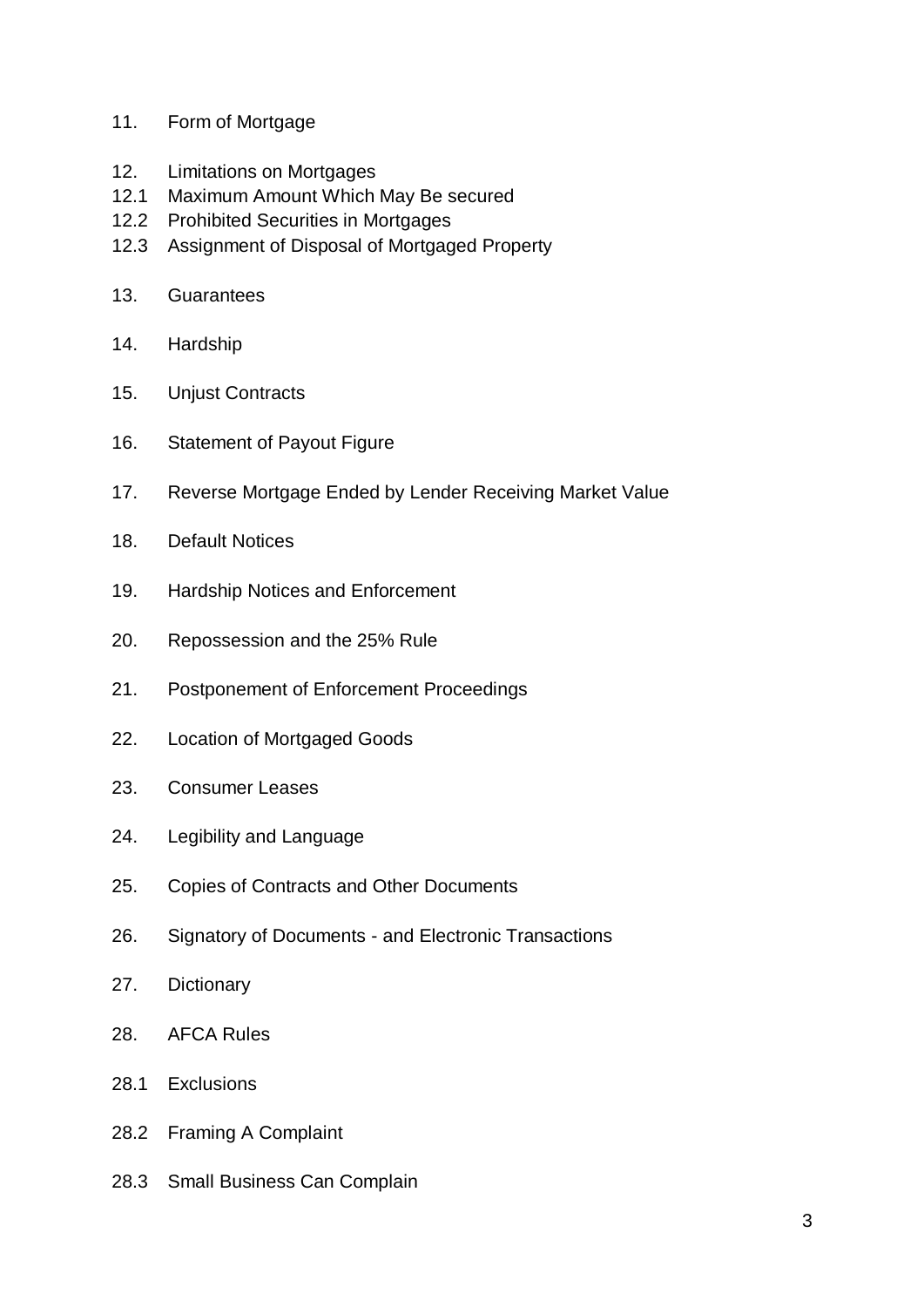# 29. Banking Code of Practice

# NOTES

1. Consumer Credit Legislation Amendment (Enhancement) Act 2012.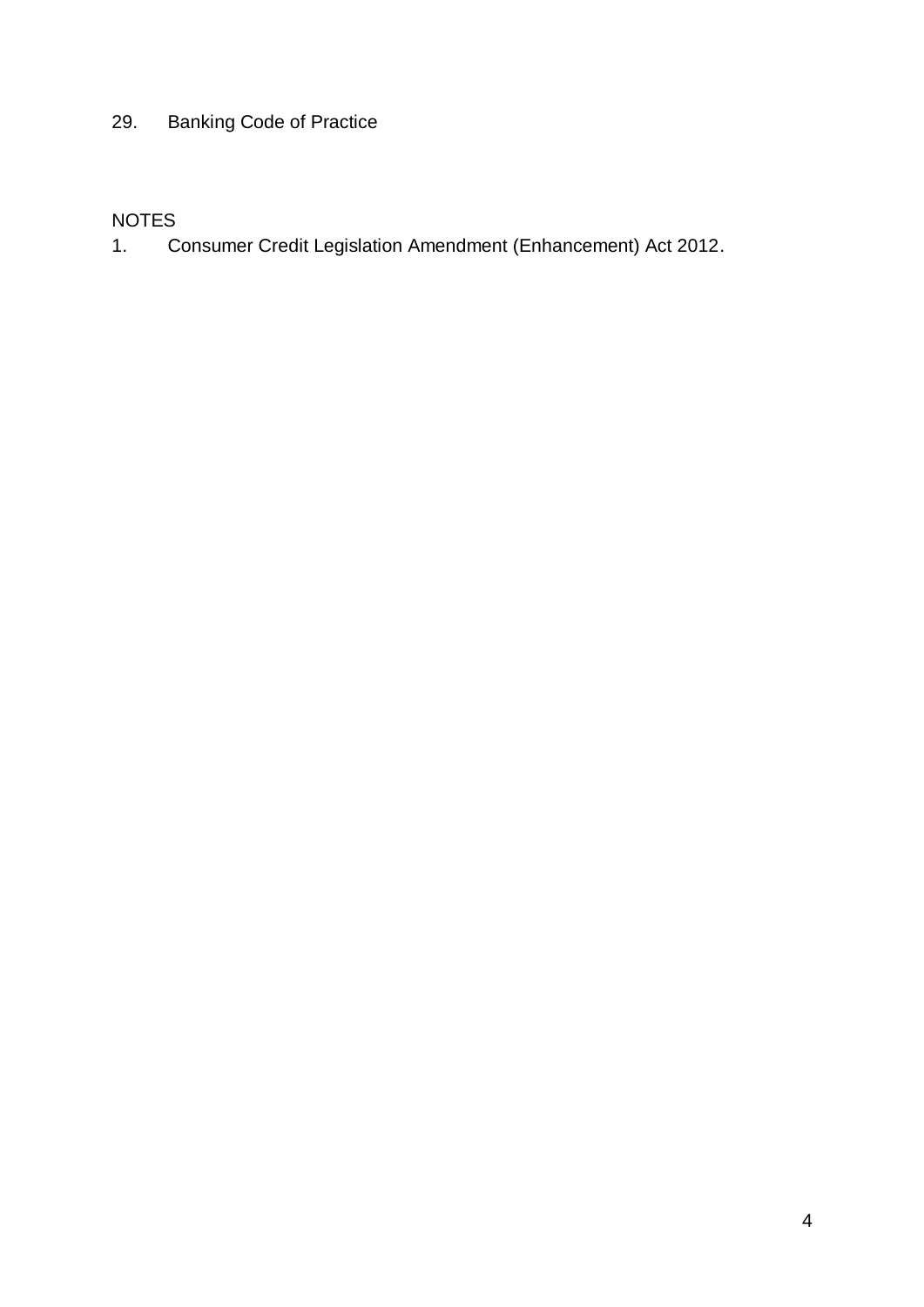# **USEFUL CREDIT CODE NUMBERS**

#### **June 2020**

#### 1. Introduction

In this paper I would like to look at particular sections in the National Credit Code which are useful in day-to-day advocacy for clients, and also some sections in other sources of authority such as the AFCA Rules and the Banking Code of Practice which are of practical usefulness. First I would like to see how we came to have this particular collection of acts and rules governing lending.

#### 2. How Did We Get Here?

During the last century governments across Australia have enacted a number of measures to control lending, sometimes between businesses and consumers, and at other times between big business and small business.

#### 2.1 Hire Purchase

An early attempt to control lending, and to correct some practices of lenders was the Hire-Purchase Agreements Act 1931 (WA). This was replaced by the Hire-Purchase Act 1959 (WA). It was part of a move across Australia to harmonize laws of the various states and territories on this subject. It covered any contract where there was a letting of goods, with an option to buy. It included all types of hirers, private and business, and had no monetary limits. One notable feature was a special protection for farmers' machinery. It was the main protection for private and small business consumers of credit up to the introduction of the Credit Act.

#### 2.2 The Credit Act

The Credit Act 1984 (WA) regulated most lending by businesses to consumers if the amount of the credit did not exceed \$20,000. It also covered contracts relating to commercial vehicles and farm machinery even if the amount lent exceeded \$20,000. It did not cover home loans or bank term loans. It operated until it was replaced by the Uniform Consumer Credit Code.

#### 2.3 The Uniform Consumer Credit Code.

The Consumer Credit Code came into operation on 1 November 1996. It was enacted in Western Australia by legislation which was based on a Queensland template act, which each state and territory adopted. Accordingly, the law was almost exactly the same across Australia after that date. A major development from the previous acts relating to credit was that it covered home loans. A borrower could make application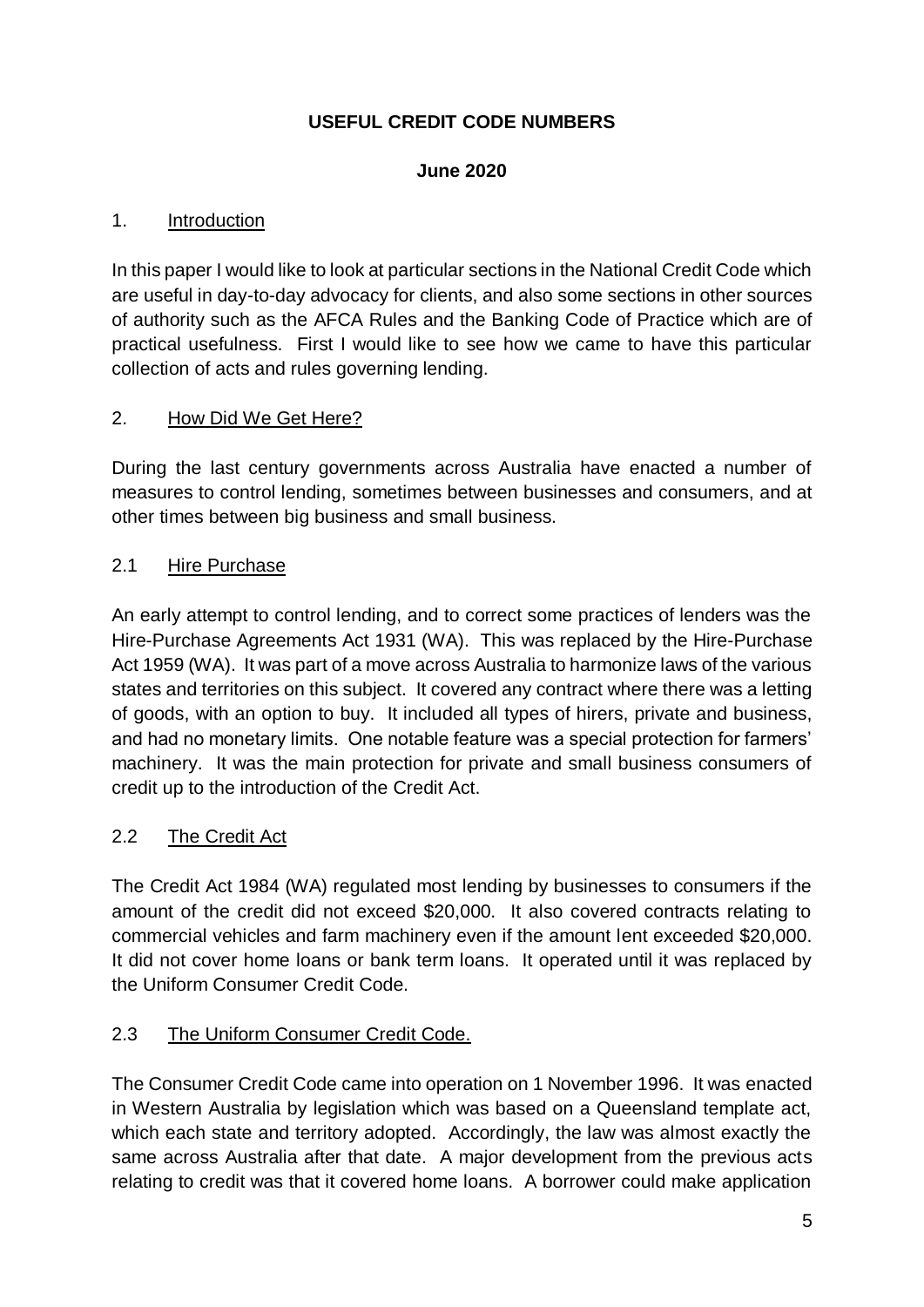to vary a home loan on the grounds of hardship, provided that the loan did not exceed \$125,000. This ceiling was later raised, then removed. This Code also introduced regulation of consumer leases. However, this Code was narrower in its application than the previous acts mentioned above, in that it did not cover lending to businesses of any sort, other than a strata corporation.

# 3. The National Credit Code.

The National Credit Code came into operation on 1 July 2010. It is a schedule to the National Consumer Credit Protection Act 2009. It is a Commonwealth Act of Parliament and it applies equally in all states and territories. I will refer to this Act as 'the Act', and the National Credit Code as 'the Code'.

# 3.1 Coverage of the Code.

Like the Consumer Credit Code, the Code regulates lending by businesses to individuals - persons - and strata corporations for personal, domestic or household purposes: - (Code s. 5). It does not apply to lending to companies other than strata companies" (Code s. 5 (1)). It does not apply to business lending other than by natural persons buying or renovating residential real estate for investment purposes. (Code s. 5 (1) (b) (ii) and (iii).

# 3.2 The Enhanced Code.

A number of important changes were made to the Code by legislation (1) which affects contracts entered into on and after 1 March 2013. Because that is now well in the past, it is not necessary to detail the differences between the Code as originally introduced in 2010 and the Enhanced Code. Most contracts involving modest sums and shorter terms from the earlier era will be finished now. However, there is the possible argument that a longer term contract like a reverse mortgage which was entered into before 1 March 2013 is governed by the earlier version of the Code, which lacked some of the helpful features of the Enhanced Code. This would become significant in a legal dispute concerning a reverse mortgage, however for most practical purposes lenders will normally follow the (Enhanced) Code provisions because it is much simpler for lenders to base their staff training on the current law. As noted below, most disputes are deal with using IDR and EDR, with some reference to the Code, but also referring to other standards of conduct which as the Banking Code of Practice.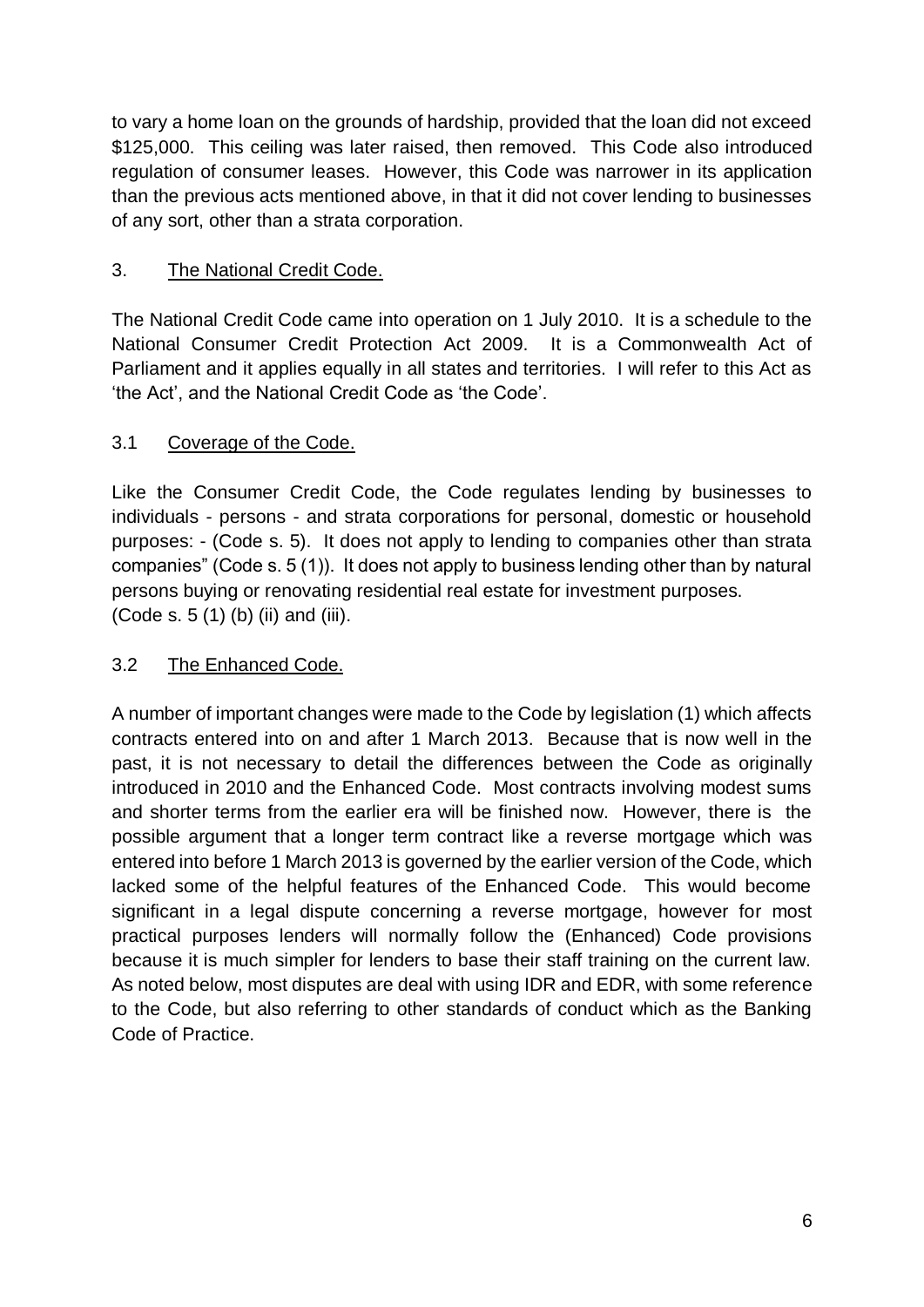#### 4. National Consumer Credit Protection Act 2009

#### 4.1 - s.3 The National Credit Code

The Code is schedule 1 to the Act. Section 3 of the Act provides that Schedule 1 has effect as a law of the Commonwealth.

#### 4.2 - s. 5 The Dictionary

Section 5 of the Act is a dictionary defining the main terms used in the Act.

#### 4.3 - s. 6 Credit Activity Defined

Section 6 of the Act defines credit activity.

#### 4.4 - s. 7 Credit Service

Section 7 of the Act defines credit service as providing credit assistance to a person, or acting as an intermediary.

#### 4.5 - s. 8 Credit Assistance

Section 8 of the Act defines credit assistance as a person dealing directly with a consumer and suggesting they apply for a particular credit contract or consumer lease with a particular lender. It is essentially assisting a consumer to get into a particular contract (as opposed to lending).

#### 4.6 - s.10 Assignees of Credit Providers etc.

This section is important, in that it provides that a company to which a lender has assigned its rights under a credit contract becomes the lender, with all the rights **and obligations** under the contract. The assignee cannot plead ignorance, or refer questions back to the original lender.

#### 4.7 - s.29 Licensing - Credit Activities

Section 29 of the Act forbids a person engaging in credit activities if they do not hold a licence.

#### 4.8 - s. 47 Basis of EDR and IDR

Section 47 of the Act lays down the general conduct obligations of persons holding credit licences. These include the licensee must have an internal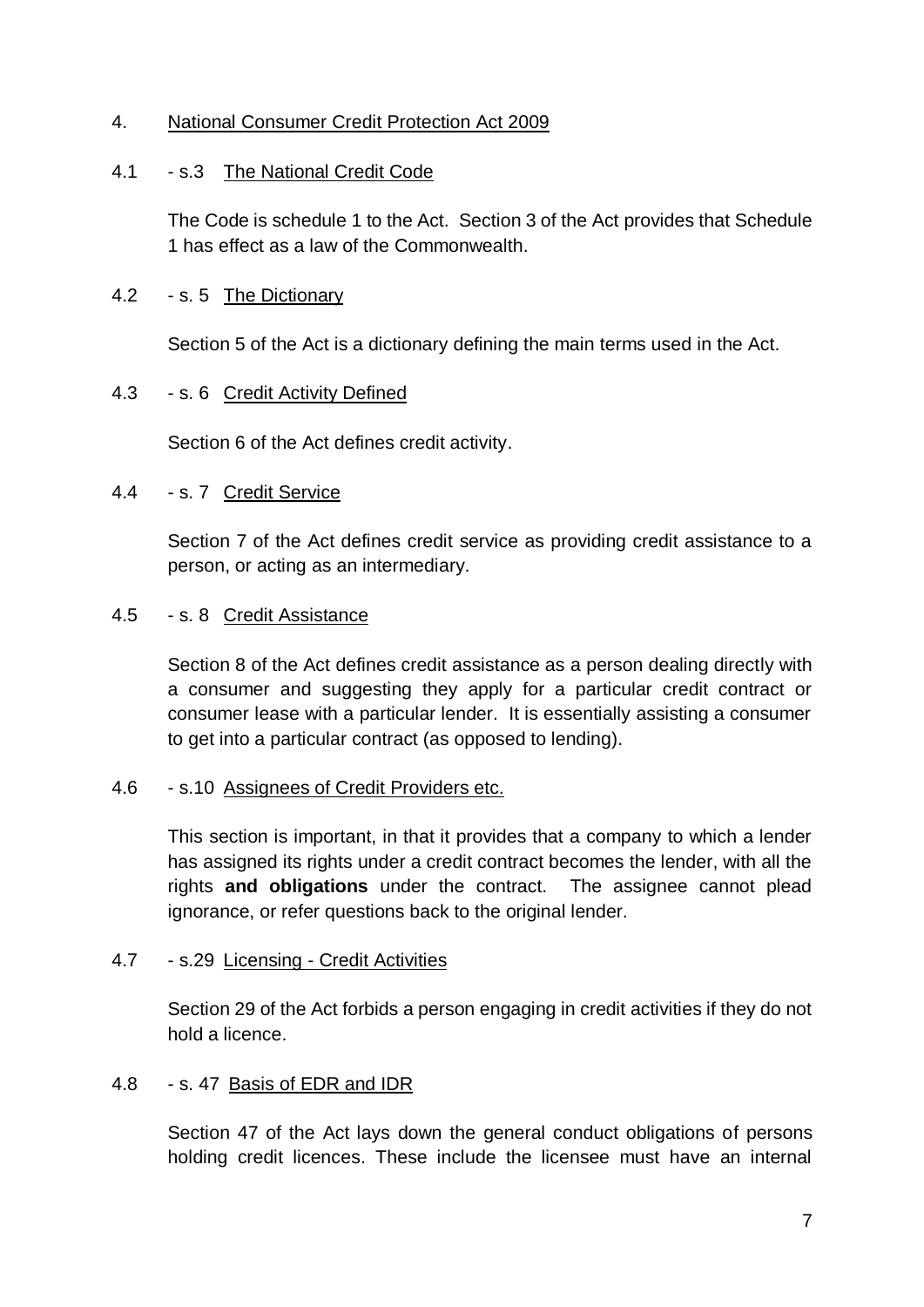dispute resolution procedure which complies with ASIC requirements (s. 47 (1) (h), and must be a member of the AFCA scheme (s. 47 (1) (i).

### 4.9 Responsible Lending - Credit Assistance Providers

4.9.1 Sections 113 to 120 set out the responsible lending obligations of credit assistance providers, including making an assessment of the prospective borrower, and giving a copy of the assessment to the borrower.

#### 5. Short-term and Small Amount Credit Contracts

5.1 Short-term credit contracts are prohibited.

Section 124A of the Act prohibits providing credit assistance in relation to short-term credit contracts. A short-term credit contract is:

- a contract which is not a continuing credit contract (such as a credit card);
- \* the lender is not a bank;
- \* the credit limit is \$2,000 or less; and
- \* the term of the contract is 15 days or less (Code s. 5). The purpose of these provisions is to ban some types of pay-day loans.

#### 5.2 Small Amount Credit Contracts.

Section 5 of the Act defines a small amount credit contract as:

- \* a contract which is not a continuing credit contract;
- \* the lender is not a bank;
- \* the credit limit is \$2,000 or less; and
- \* the term of the contract is at least 16 days but not longer than one year; and
- \* the borrower's obligations under the contract are not secured.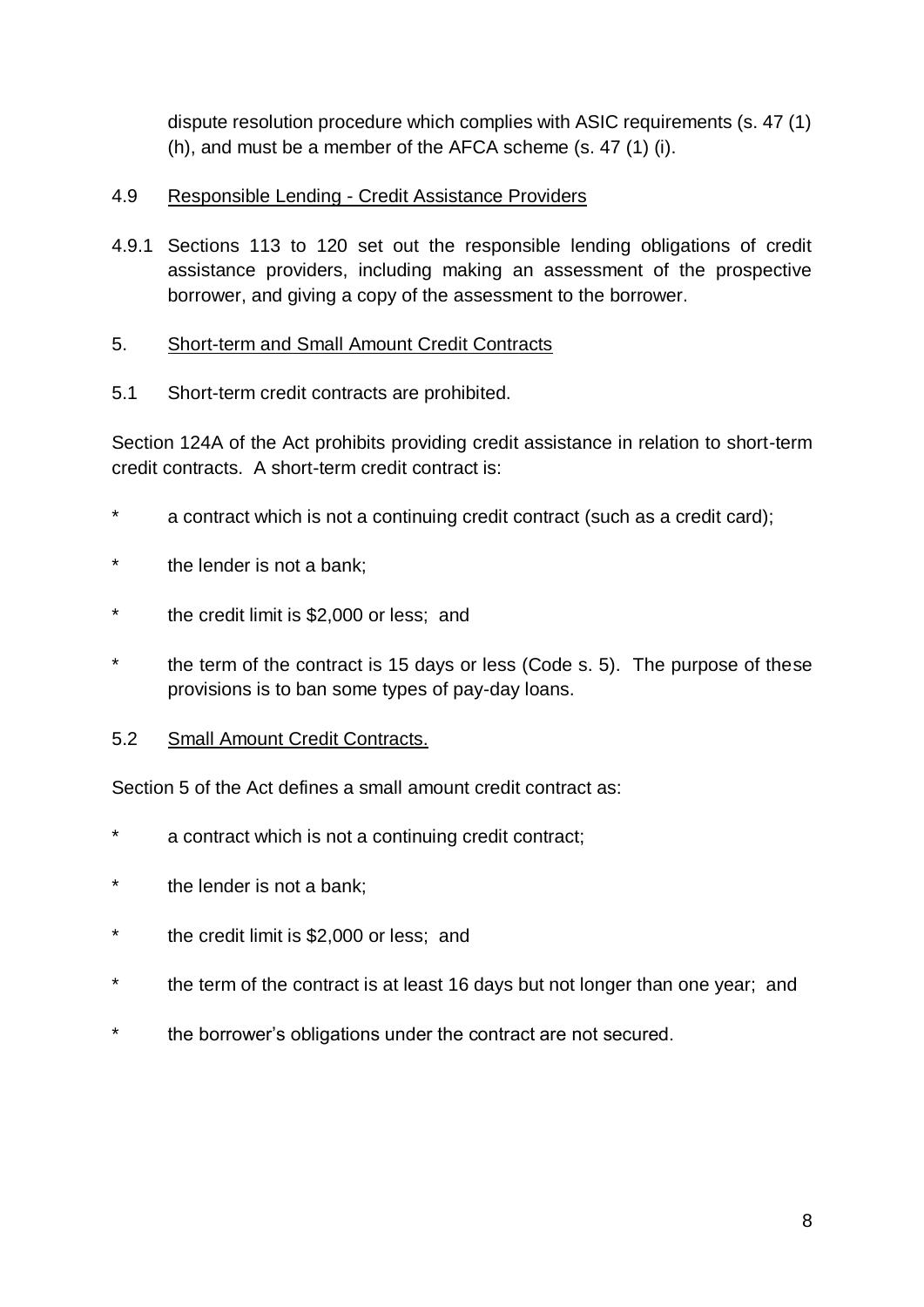# 5.2.1 Special Rules for Responsible Lending in Small Amount Credit Contracts - Credit Assistance Providers.

Sections 115 to 120 of the Act provide extra safeguards binding credit assistance providers (brokers or intermediaries) dealing with consumers considering a small amount credit contract. Section 123 and 124 create offences relating to credit assistance providers suggesting consumers enter, or remain in, unsuitable contracts. Subsection 123 (3A) creates a presumption that a consumer could only comply with the contract with substantial hardship if the consumer is already in default in another small amount credit contract, **OR** the consumer has been in two or more small amount credit contracts in the last ninety days. Section 124 B provides an organization offering to provide credit assistance in relation to small amount credit contracts must have a printed warning in the form of Schedule 7 (of the National Consumer Credit Protection Regulations 2010) with the prominent heading "Do you really need a loan today?"

# 5.2.2. Responsible Lending Requirements for Lenders - Special Provision for Small Amount Credit Contracts.

Sections 126 to 133 of the Act set out the requirements for **lenders** to ensure the lending is responsible. As well as the general requirement that lenders must make reasonable inquiries about the prospective borrower's means and objectives, subsection 130 (1A) provides that if the proposed contract is a small amount credit contract, and the prospective borrower has a bank account into which their income is paid, the lender must obtain and consider bank statements covering the most recent ninety days.

Subsection 131 (3A) of the Act creates a presumption at the time of the assessment that the consumer can only comply with their obligations with substantial hardship if they are already in default under another small amount credit contract, or if they have been in two or more small amount credit contracts in the last ninety days. Subsection 133 (3A) makes a similar provision relating to a person entering or increasing the credit limit of a small amount credit contract.

# 6. Cap on Costs of credit - National Credit Code - Small Amount Credit Contracts.

Section 23A of the Code provides that a small amount credit contract cannot impose:

- an interest charge, including a default rate of interest;
- a fee or charge prohibited by the Code;
- a fee or charge exceeding the amount limited by the Code;

Section 31A permits the following fees and charges on a small amount credit contract:

a permitted establishment fee;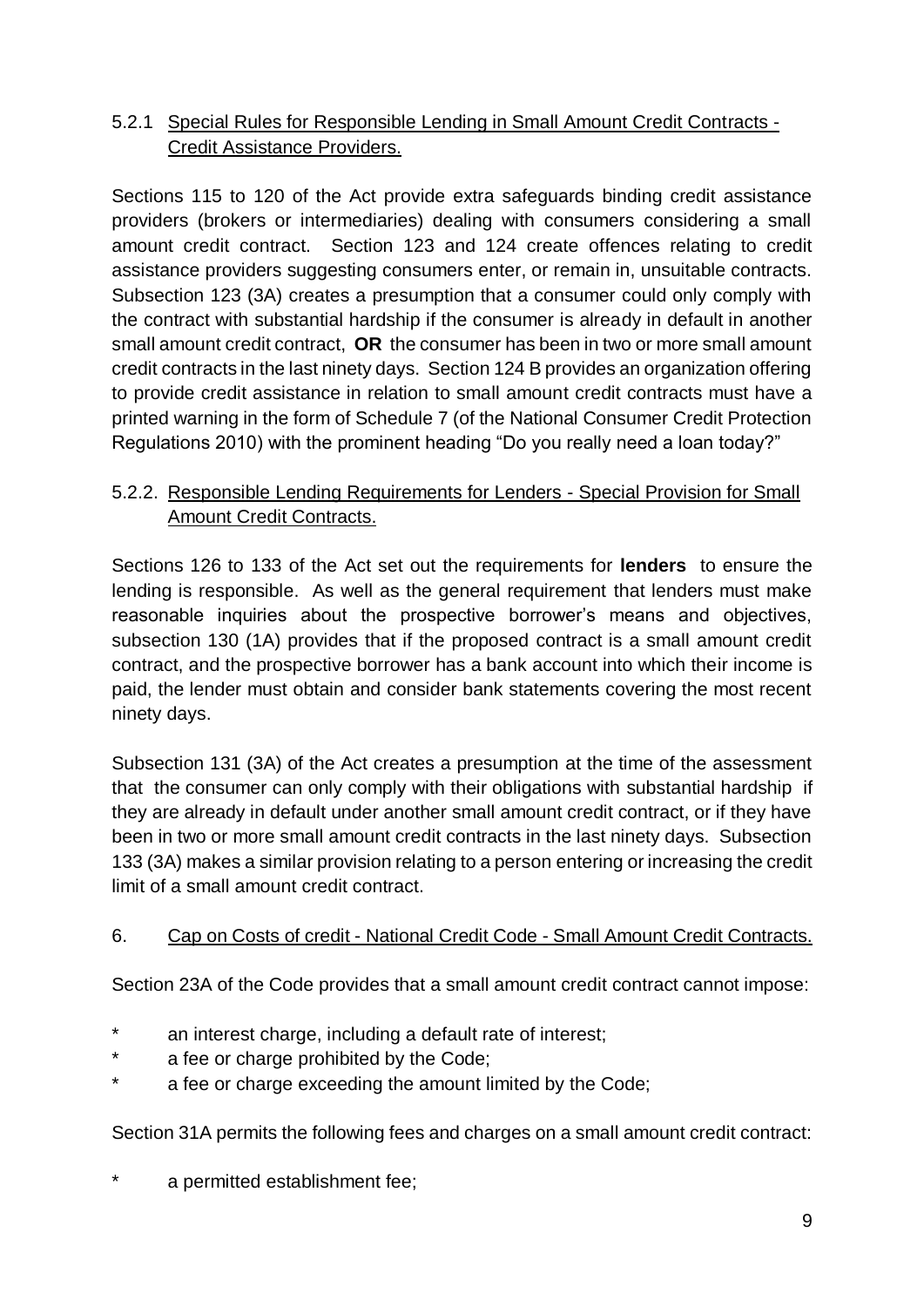- a permitted monthly fee;
- \* a default fee or charge;
- a government fee or duty.

The **permitted establishment fee** is no more than 20% of the adjusted credit amount;

The **permitted monthly fee** cannot exceed 4% of the adjusted credit amount.

#### 7. Cap on Costs of Credit - Medium Amount Credit Contract.

Section 204 of the Code defines a medium amount credit contract as one which:

- is not a continuing credit contract (eg a credit card)
- the lender is not a bank;
- the credit limit is at least  $$2,001$  but no more than  $$5,000$ ;
- \* the term of the contract is at least 16 days but no longer than two years.

In a medium amount credit contract the borrower can only be charged a one-off fee of \$400 (Code s. 32B) and a maximum annual interest rate of 48% (Code s. 32A).

#### 8. General Cap on Annual Cost Rate.

Lenders which are not banks, building societies or credit unions, and contracts which are not small amount credit contracts or bridging finance contracts, are limited to an annual costs rate of 48% (Code s. 32AA).

#### 9. Limit on Amount Recoverable on a Small Amount Credit Contract

Section 39 B of the Code provides that the maximum amount that may be recovered if there is a default under a small amount credit contract is twice the adjusted credit amount under the contract. **Adjusted credit amount** is defined in section 204 of the Code as the first amount of credit to be provided under a small amount credit contract.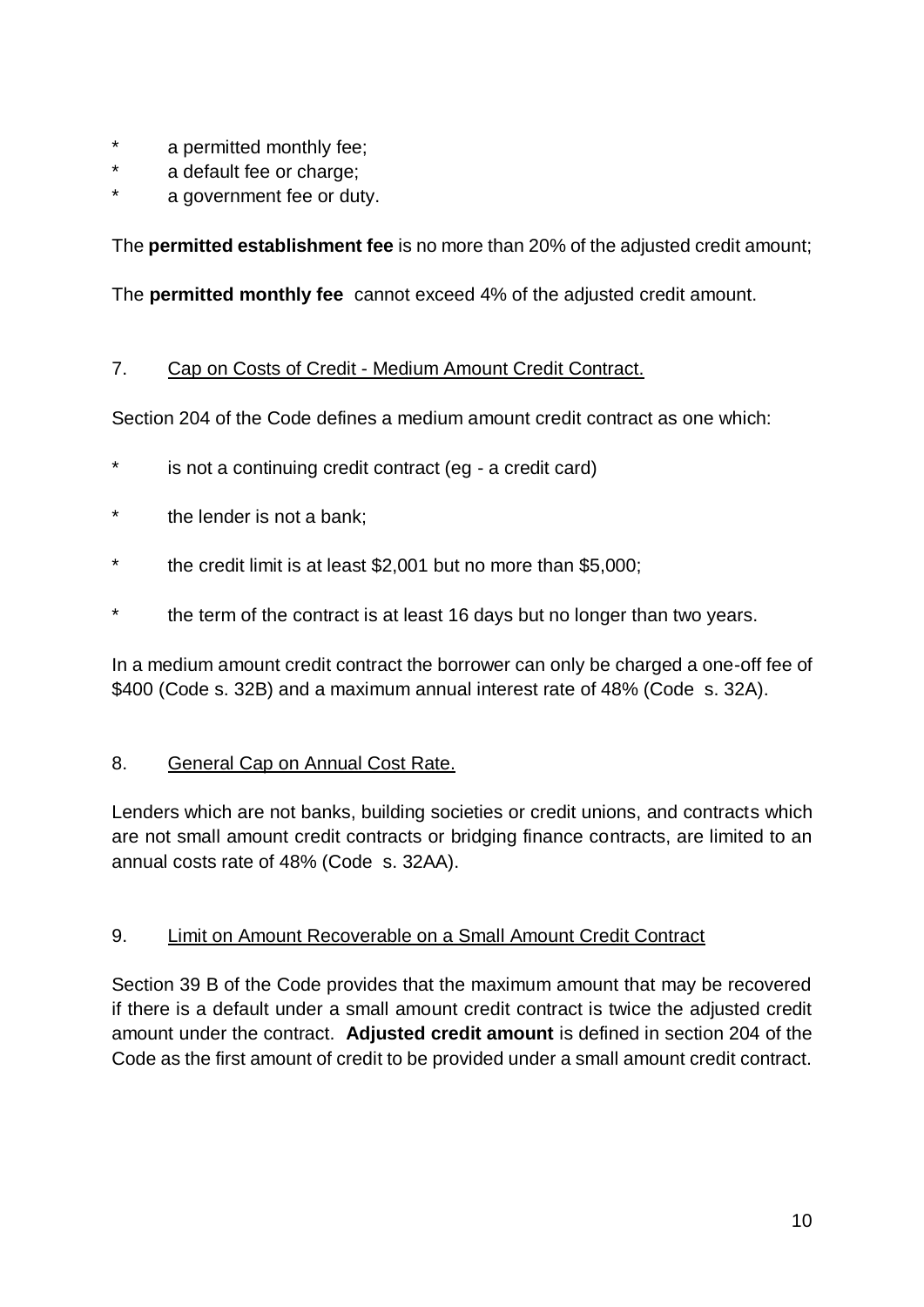#### 10. National Credit Code.

### 10.1 Statements of Account

Section 33 of the Code sets out if and when a lender needs to give a borrower statements of account.

#### 10.2 Statement of Amount Owing

Section 36 of the Code provides that a lender must provide a statement showing the following information, if asked by the borrower:

- the current balance;
- amounts credited or debited in the period specified in the request:
- \* any amount currently overdue, and the dates they became due; and
- \* any amount currently payable and the date it becomes due.

If the information requested relates to the year preceding the request, the statements must be supplied within 14 days. If the information is from an earlier time it must be supplied within 30 days. The information can be given orally if the request is made orally, but if the request is in writing the information must be provided in writing.

#### 11. Form of Mortgage

Section 42 of the Code provides that a mortgage must be in the form of a written mortgage document signed by the mortgagor (borrower). It can be part of another document, such as a credit contract. This must be read in the light of the Electronic Transactions Act 1999 (Commonwealth).

#### 12. Limitations on Mortgages

Sections 44 to 47 limit the coverage of mortgages to prevent mortgages over **all** of the property of the mortgagor (borrower); future property of the mortgagor except property to be bought with the loan, property bought with a credit card, and "all accounts" mortgages, unless the mortgagor signs for extension of the mortgage. Section 48 of the Code prohibits third party mortgages: a person can only be a mortgagor if they are also a borrower under the contract.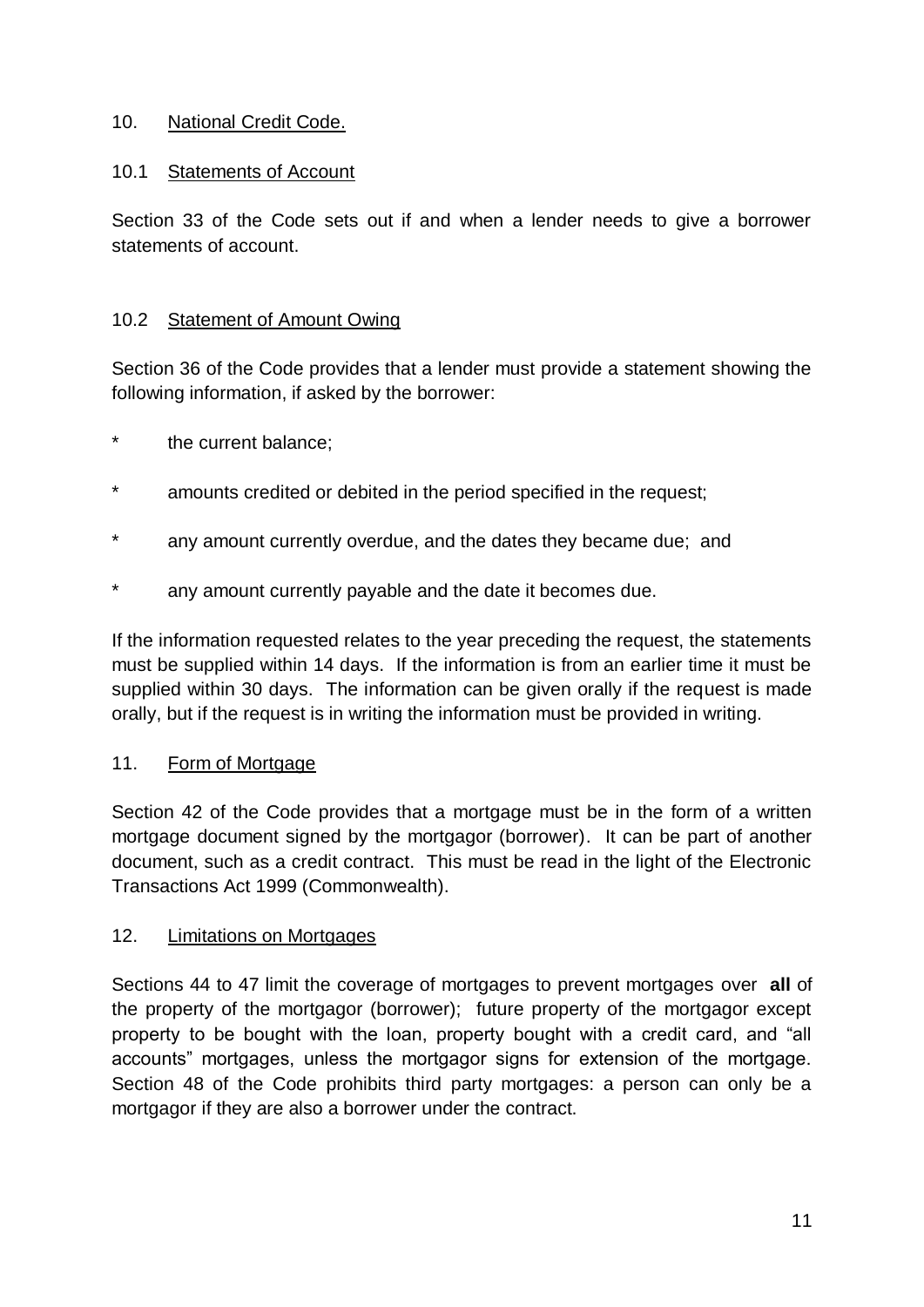# 12.1 Maximum Amount Which May Be Secured.

Section 49 of the Code provides that a mortgage is void to the extent that it secures more than the total of the liabilities of the borrower under the credit contract to which it relates, and reasonable enforcement expenses.

### 12.2 Prohibited Securities in Mortgages

Section 50 of the Code prevents a mortgage being created over:

- \* an employee's pay or superannuation;
- \* essential household property of the borrower (mortgagor) unless the property was supplied to the borrower by the lender (mortgagee). Essential household property means the type of property protected in bankruptcy.
- good used by the borrower (mortgagor) for earning income by personal exertion. This provision is limited to the figure protected in bankruptcy, which is currently \$3,800.

#### 12.3 Assignment or Disposal of Mortgaged Property

Section 51 of the Code provides that a mortgagor (borrower) cannot assign or dispose of property that is subject to a mortgage without the lender's consent, or by order of a court. This is very important in particular in relation to vehicles, including the wreckage of a damaged vehicle. In the past some lenders have used the threat of prosecution under this section to press a borrower to keep paying, despite the fact the goods secured by the mortgage are gone. A borrower must be advised to get the lender's permission in writing, and until that is obtained to leave the vehicle wherever it is, in whatever condition it is in.

#### 13. Guarantees.

Section 55 of the Code provides that a guarantee of a credit contract regulated by the Code must be in writing, signed by the guarantor. Section 56 provides that a guarantee cannot be extended unless the lender gives the guarantor a copy of the future contact relating to that extended liability, and the guarantor gives a written acceptance of the extension of the guarantee. Section 60 of the Code limits the liability of the guarantor to the amount owing by the borrower under the credit contract, and reasonable enforcement expenses.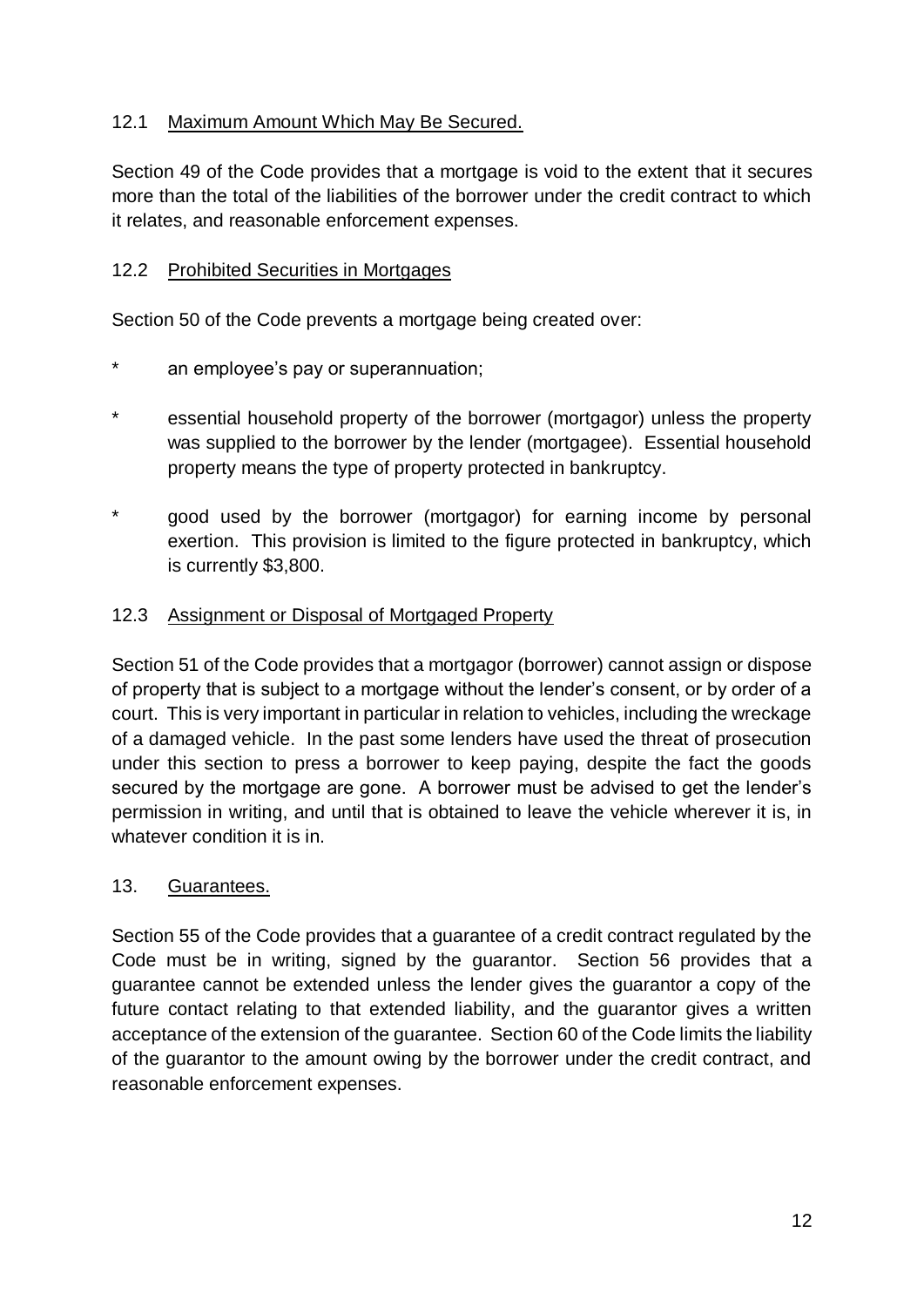# 14. Hardship.

Sections 72 to 75 of the Code deal with changes to contracts on the basis of hardship. Unlike earlier versions of the Code, there is no requirement for the debtor to fit the change they want in the contract into one of three specified types of changes. The borrower simply advises they will be unable to meet their obligations under the contract. This can be done orally or in writing. The lender can then give the borrower notice, again orally or in writing, requiring them to give detail sufficient for the lender to see whether the borrower can meet their obligations, and how the contract would need to be changed. The borrower is then required to give this information. The Code goes on, in section 74, to provide that the borrower can apply to a court to change the contract. In practice, this happened rarely, due to the cost involved. In practice, borrowers in difficulty normally apply to the lender's internal dispute resolution section, and go on to AFCA if this does not prove fruitful.

# 15. Unjust Contracts

Sections 76 to 81 of the Code set out provisions relating to unjust contacts. Subsection 76 (2) sets out sixteen factors that may be considered in deciding whether a contract is just. Again, the Code envisages the borrower would make an application to the court, but in practice borrowers usually use IDR and EDR. In putting together an application about an unjust contract, it may be useful to look through the factors in subsection 76 (2) to describe the difficulties the borrower has experienced.

#### 16. Statement of Payout Figure.

Section 83 of the Code provides the lender must give the borrower a written statement of the payout figure of a contract if the borrower makes a written request.

#### 17. Reverse Mortgage Ended by Lender Receiving Market Value

Section 86A provides that in relation to reverse mortgages entered into under the Enhanced Code, that is on or after 1 March 2013, the reverse mortgage is discharged when the lender receives the market value of the property.

#### 18. Default Notices.

Section 88 of the Code sets out the requirements before a lender can enforce a credit contract or mortgage. Normally the lender must give a default notice complying with this section.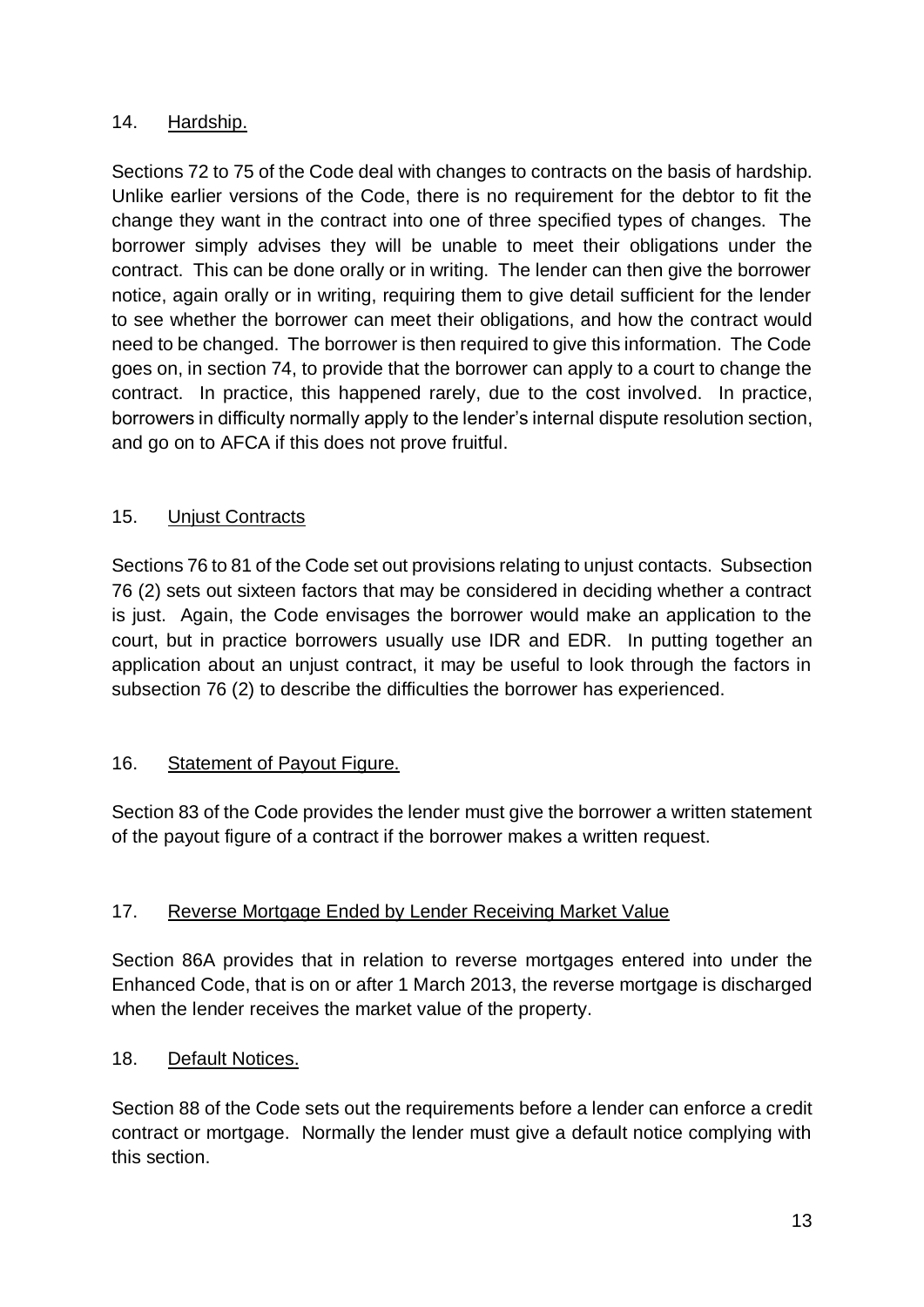# 19. Hardship Notices and Enforcement.

Section 89A of the Code provides that a lender must take certain steps if a borrower has given a hardship notice, and the lender wishes to give a default notice. In practice, borrowers now use IDR and EDR to halt enforcement.

# 20. Repossession and the 25% Rule.

Section 91 of the Code prevents a lender repossessing goods without permission of the court if the amount owing is less than 25% **of the amount borrowed** or \$10,000, whichever is the lesser. It is important to note that this is 25% of the original amount of the loan, and not of the total owing which includes interest and other charges. This restriction does not apply if the lender reasonably believes the borrower has, or intends to, remove or dispose of the goods.

# 21. Postponement of Enforcement Proceedings.

Section 94 of the Code provides that a borrower who has been given a default notice can give the lender a postponement request orally or in writing. This requires the lender to reply within 21 days giving its reply. In practice, borrowers now use IDR and EDR.

### 22. Location of Mortgaged Goods.

Section 98 of the Code requires a borrower to give information about the location of mortgaged goods. It is an offence for a borrower to contravene such a notice from a lender. Section 99 limits the right of a lender to enter a residential property to repossess goods.

#### 23. Consumer Leases.

Sections 169 to 175J of the Code make general provisions for consumer leases. Section 117B to 117K provide for consumer leases to be changed on the basis of hardship, or unjust contracts. The effect of these provisions is that consumer leases are now dealt with in a way much more similar to credit contracts than was the case with previous versions of the Code.

#### 24. Legibility and Language.

Section 184 of the Code provides that a credit contract, mortgage, guarantee or notice given by a lender under the Code must be legible and clearly expressed.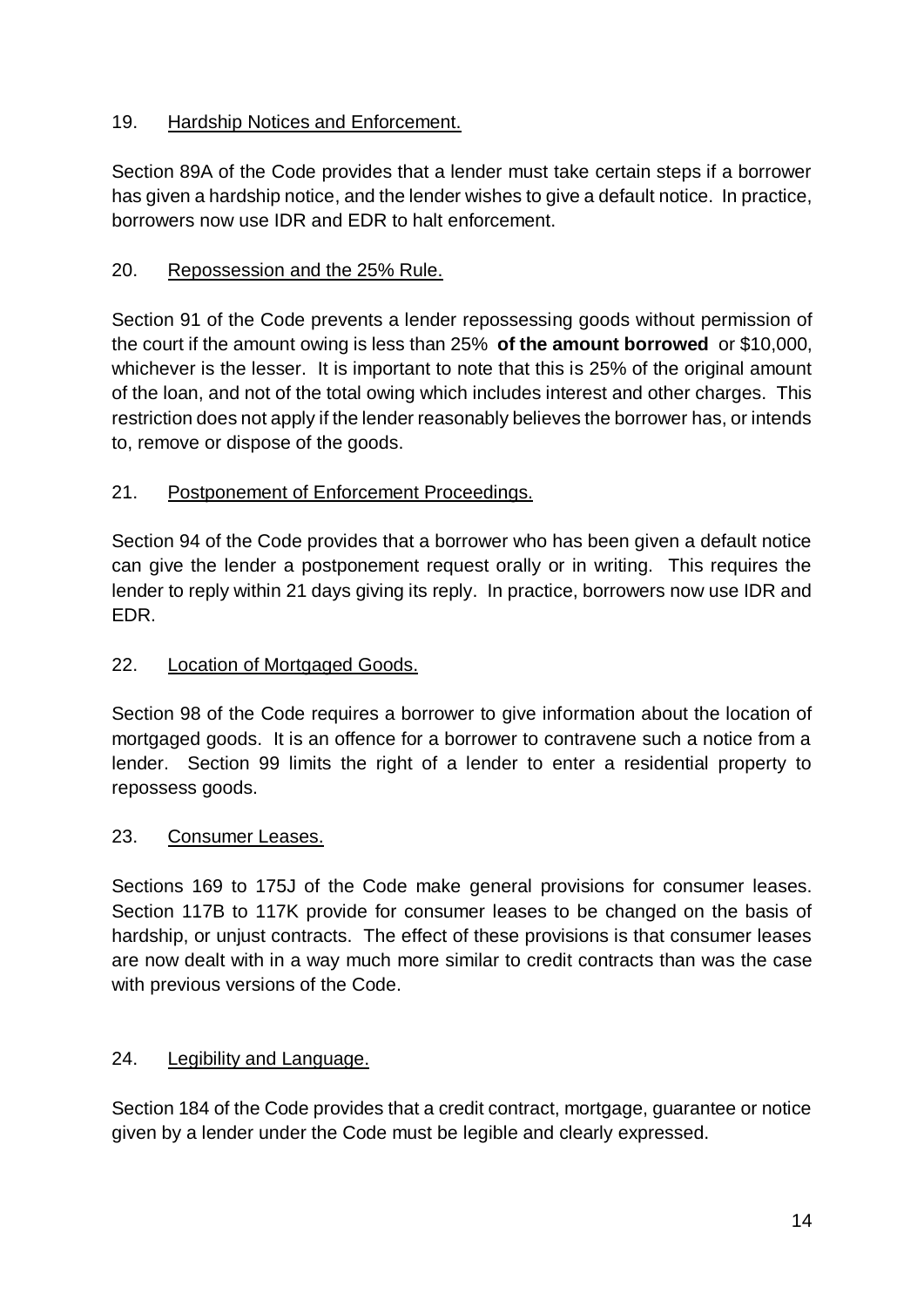# 25. Copies of Contracts and Other Documents.

Section 185 of the Code requires a lender to give a copy of a credit contract, mortgage, guarantee or a notice given under the Code on the written request of the debtor, mortgagor or guarantor. If the original came into existence in the past year the copy must be provided within 14 days. If the original came into existence more than one year ago, the copy must be supplied within 30 days.

### 26. Signing of Documents and Electronic Transactions.

Section 186 of the Code makes provisions for signing documents, and section 187 provides that documents may be made electronically.

#### 27. Dictionary

Section 204 of the Code gives the principal definitions of words used in the Code.

# **28. AFCA RULES**

The Australian Financial Complaints Authority is usually referred to AFCA. It is governed by a set of rules called the AFCA Rules, and has been the sole provider of external dispute resolution in Australia since 1 November 2018. It provides a forum free to consumers to pursue complaints about financial services licensees, credit licensees, authorized credit representatives and superannuation trustees. It deals with complaints relating to business and consumer lending, insurance, superannuation and some debt collectors.

#### 28.1 Exclusions.

The most important exclusion from matters AFCA will deal with is set out in Rule C 1.2 (d), which is a complaint which has already been dealt with by a court, dispute resolution tribunal, or a predecessor scheme (eg: FOS or CIO). The most important consideration in day to day use of AFCA is that a client who has been threatened with legal proceedings should ensure they lodge a complaint with AFCA before the lender enters a court judgment against them. If a default judgment has been entered, the borrower can ask the lender for a stay of execution of the judgment on the basis of financial difficulty, and if the lender refuses, the borrower can complain to AFCA. The basis of the complaint may be the borrower needs more time to re-locate.

#### 28.2 Framing A Complaint

In putting together a complaint to AFCA, it is necessary to identify clearly what the lender wishes to complain about, and what outcome they want. If the client is in financial hardship, and believes they can get the contract back on track, the essence